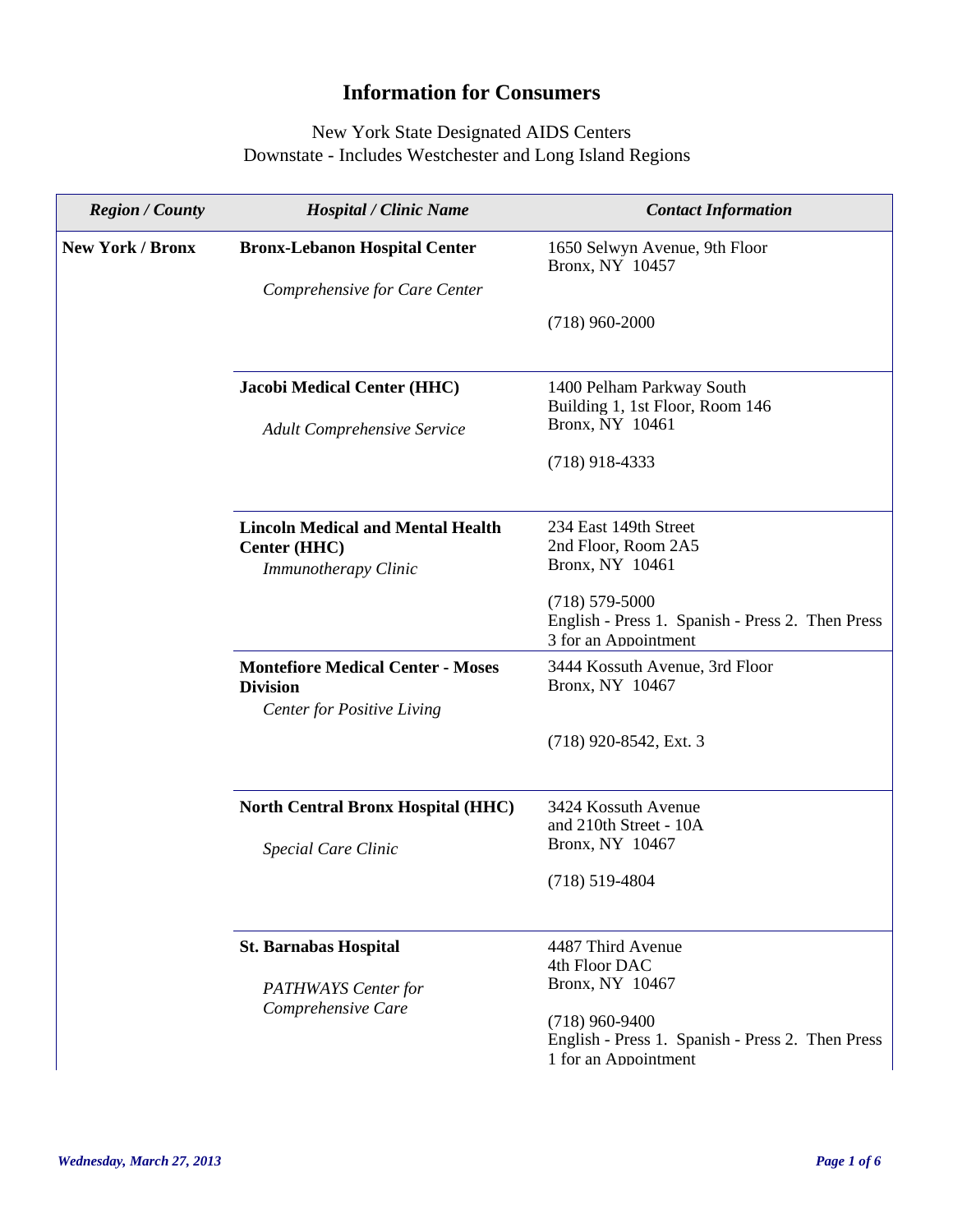| <b>Region / County</b>  | <b>Hospital / Clinic Name</b>             | <b>Contact Information</b>                                                                    |
|-------------------------|-------------------------------------------|-----------------------------------------------------------------------------------------------|
| <b>New York / Kings</b> | <b>Brookdale Hospital Medical Center</b>  | 556 Aaron Pavilion, 5th Floor<br>1 Brookdale Plaza                                            |
|                         | Treatment for Life Center (T.L.C.)        | Brooklyn, NY 11212                                                                            |
|                         |                                           | $(718)$ 240-5028<br>English - Press 1. Spanish - Press 2. Then Press<br>2 for an Appointment  |
|                         | <b>Brooklyn Hospital Center (The)</b>     | 121 DeKalb Avenue<br>Brooklyn, NY 11201                                                       |
|                         | P.A.T.H. Center                           |                                                                                               |
|                         |                                           | $(718)$ 250-6559 or $(718)$ 265-5600                                                          |
|                         | <b>Brooklyn Hospital Center (The)</b>     | 2222 Church Avenue<br>(Between Flatbush & Bedford)                                            |
|                         | P.A.T.H. Center / Central Brooklyn        | Brooklyn, NY 11226                                                                            |
|                         |                                           | $(718)$ 826-5600                                                                              |
|                         | <b>Coney Island Hospital (HHC)</b>        | 2601 Ocean Parkway                                                                            |
|                         | <b>Special Needs Program</b>              | Room 305<br>Brooklyn, NY 11235                                                                |
|                         |                                           | $(718)$ 616-3008                                                                              |
|                         | <b>Interfaith Medical Center</b>          | 880 Bergen Street                                                                             |
|                         | <b>Primary Care Center</b>                | Brooklyn, NY 11238                                                                            |
|                         |                                           | $(718)$ 613-7555 or $(718)$ 613-7554                                                          |
|                         | <b>Kingsbrook Jewish Medical Center</b>   | Pierre Toussaint Family Health Care Center<br>Clinical Management Unit, 2nd Floor             |
|                         | <b>HIV</b> Program                        | 1110 Eastern Parkway<br>Brooklyn, NY 11213<br>(718) 735-1900, Ext. 2101 or 2102               |
|                         | <b>Kings County Hospital Center (HHC)</b> | 451 Clarkson Avenue                                                                           |
|                         | Center for H.O.P.E.                       | "E" Building, 4th Floor<br>Brooklyn, NY 11203                                                 |
|                         |                                           | $(718)$ 245-3131<br>English - Press 1. Spanish - Press 2. Then Press<br>2 for an Appointment. |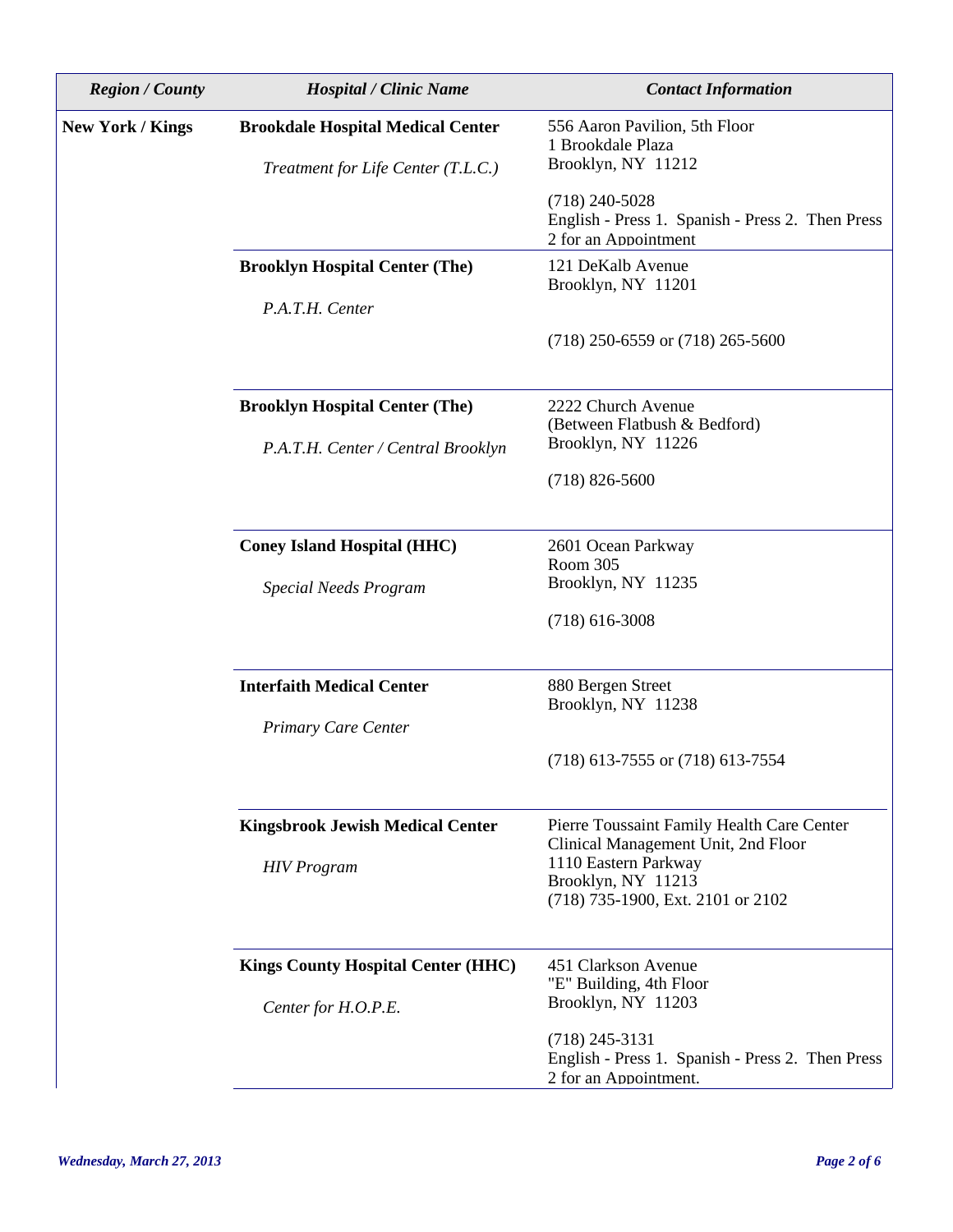| <b>Region</b> / County | <b>Hospital / Clinic Name</b>                                                  | <b>Contact Information</b>                                                                   |
|------------------------|--------------------------------------------------------------------------------|----------------------------------------------------------------------------------------------|
|                        | <b>Lutheran Medical Center</b><br><b>ACHIEVE Program</b>                       | 514 49th Street, 1st Floor<br>(Between 5th and 6th Avenue)<br>Brooklyn, NY 11220             |
|                        |                                                                                | $(718)$ 437-5280<br>English - Press 1. Spanish - Press 2. Then Press<br>1 for an Appointment |
|                        | <b>SUNY Downstate Medical Center</b>                                           | 470 Clarkson Avenue<br>Suite J, 1st Floor                                                    |
|                        | <b>Special Treatment and Research</b><br>$(STAR)$ Health                       | Brooklyn, NY 11203                                                                           |
|                        |                                                                                | $(718)$ 270-3745                                                                             |
|                        | <b>Woodhull Medical and Mental Health</b><br>Center (HHC)                      | 760 Broadway<br>Room 2B151, Main Floor                                                       |
|                        | Paul Paroski, Jr. Family Health Center                                         | Brooklyn, NY 11206                                                                           |
|                        |                                                                                | (718) 963-8033 or (718) 963-8039                                                             |
|                        | New York / New York Bellevue Hospital Center (HHC)                             | 462 First Avenue at 27th Street<br>"A" Building, 4th Floor                                   |
|                        | Virology Clinic / Pediatric Infectious<br>Disease Clinic                       | New York, NY 10016                                                                           |
|                        |                                                                                | $(212)$ 562-4038                                                                             |
|                        | <b>Beth Israel Medical Center</b>                                              | 317 East 17th Street<br>Fierman Hall, 1st Floor                                              |
|                        | Peter Krueger Clinic                                                           | New York, NY 10003                                                                           |
|                        |                                                                                | (212) 420-2995, Ext. 1 For New Clinic Patients<br>(212) 420-2620 For Current Clinic Patients |
|                        | <b>Columbia Presbyterian Center (New</b>                                       | 180 Fort Washington Avenue<br>6th Floor                                                      |
|                        | <b>York Presbyterian Hospital)</b><br><b>HPG</b> Infectious Disease Clinic     | New York, NY 10032                                                                           |
|                        |                                                                                | $(212)$ 305-3174                                                                             |
|                        | <b>Columbia Presbyterian Center (New</b><br><b>York Presbyterian Hospital)</b> | Vanderbilt Clinic, 4th Floor<br>622 West 168th Street                                        |
|                        | Women and Children Care Center                                                 | New York, NY 10032                                                                           |
|                        |                                                                                | $(212)$ 305-5000                                                                             |

 $\overline{\phantom{a}}$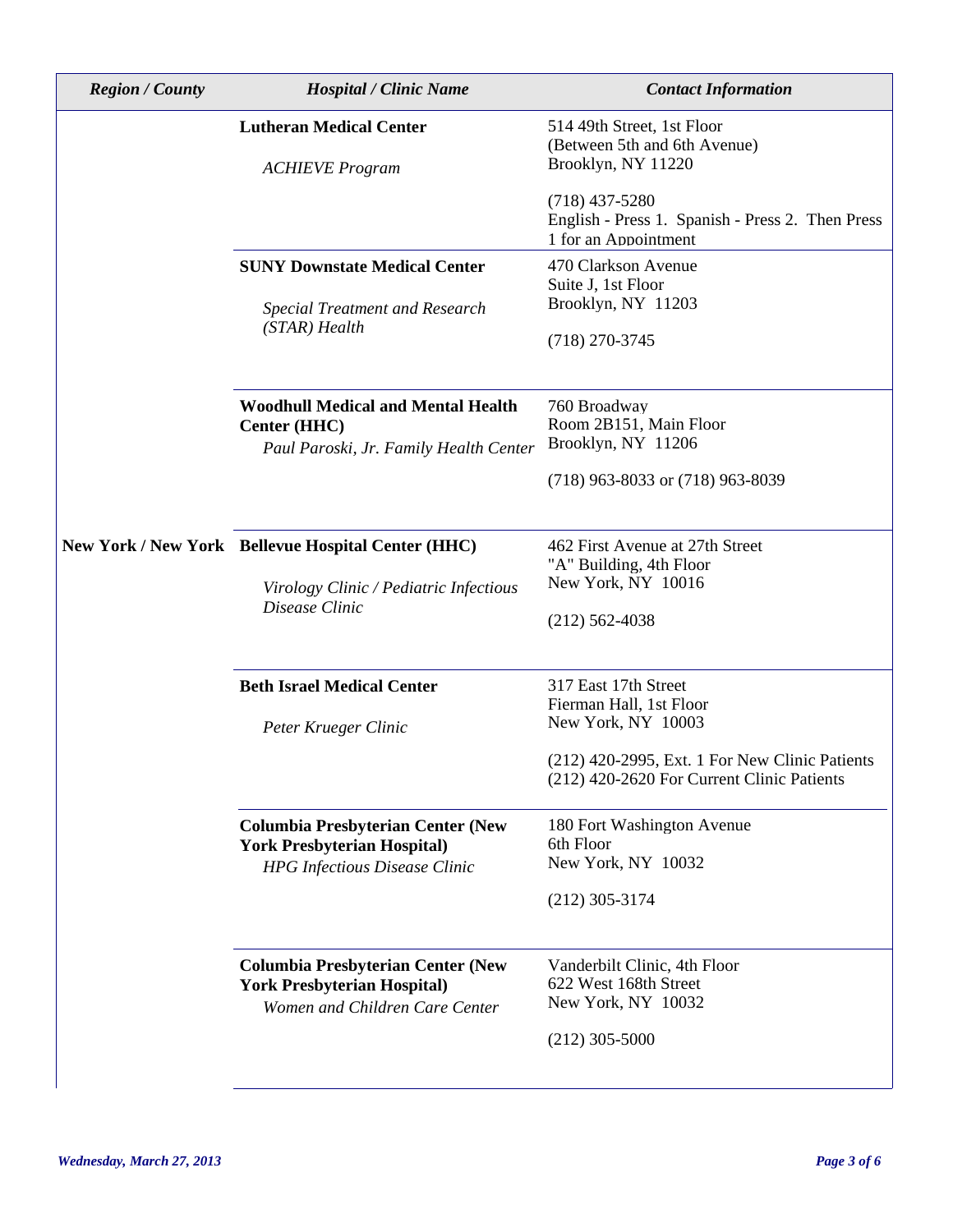| <b>Region</b> / County | <b>Hospital / Clinic Name</b>                             | <b>Contact Information</b>                                       |
|------------------------|-----------------------------------------------------------|------------------------------------------------------------------|
|                        | <b>Harlem Hospital Center (HHC)</b>                       | 15 West 136th Street<br>K Building, 2nd Floor                    |
|                        | <b>Harlem Family Center</b>                               | New York, NY 10037                                               |
|                        |                                                           | $(212)$ 939-2910                                                 |
|                        |                                                           |                                                                  |
|                        | <b>Lenox Hill Hospital</b>                                | 210 East 64th Street, 1st Floor<br>(Between 2nd and 3rd Avenues) |
|                        | Primary Care Clinic                                       | New York, NY 10075                                               |
|                        |                                                           | $(212)$ 434-4251                                                 |
|                        | <b>Metropolitan Hospital Center (HHC)</b>                 | 1901 First Avenue                                                |
|                        | Virology Clinic                                           | Main Building, 14-B, 14th Floor<br>New York, NY 10029            |
|                        |                                                           | $(212)$ 423-6127                                                 |
|                        | <b>Mount Sinai Medical Center</b>                         | 17 East 102nd Street<br>3rd Floor                                |
|                        | Jack Martin Fund Clinic                                   | New York, NY 10029                                               |
|                        |                                                           | $(212)$ 241-6159                                                 |
|                        | <b>Mount Sinai Medical Center</b>                         | 275 Sixth Avenue<br>12th Floor                                   |
|                        | Mount Sinai - Chelsea                                     | New York, NY 10001                                               |
|                        |                                                           | $(212) 604 - 1701$                                               |
|                        | <b>New York Weill Cornell Center (New</b>                 | 525 East 68th Street                                             |
|                        | <b>York Presbyterian Hospital)</b><br>Glen Bernbaum Unit  | Room F-24<br>New York, NY 10021                                  |
|                        |                                                           | $(212)$ 746-4180                                                 |
|                        | <b>New York Weill Cornell Center (New</b>                 | 119 West 24th Street                                             |
|                        | <b>York Presbyterian Hospital)</b>                        | <b>Ground Floor</b><br>New York, NY 10011                        |
|                        | Chelsea Center for Special Studies -<br>David Rogers Unit | $(212)$ 746-7200                                                 |
|                        |                                                           |                                                                  |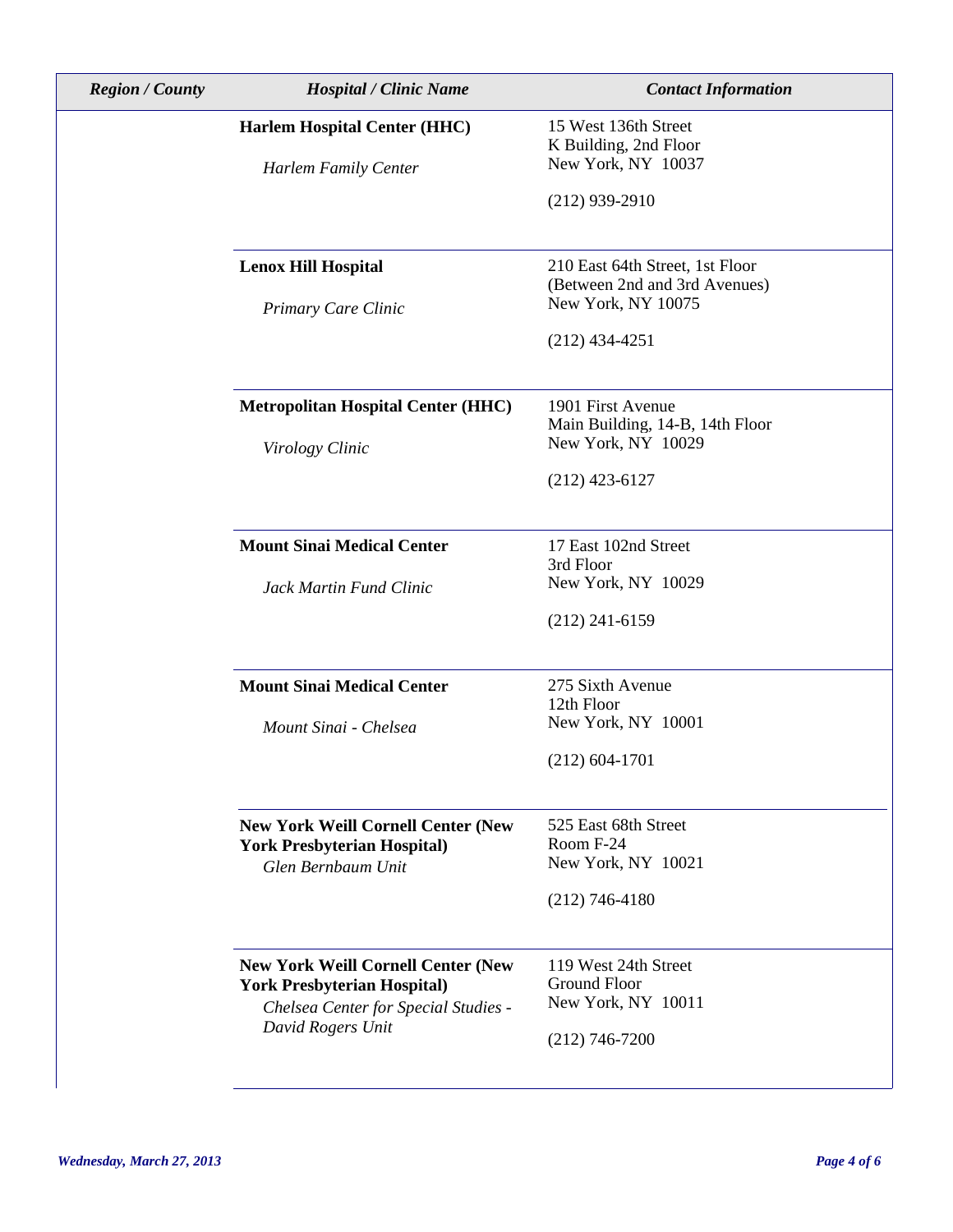| <b>Region</b> / County   | <b>Hospital / Clinic Name</b>                                                              | <b>Contact Information</b>                                                                                             |
|--------------------------|--------------------------------------------------------------------------------------------|------------------------------------------------------------------------------------------------------------------------|
|                          | <b>St. Luke's Roosevelt Hospital</b><br>Morningside Clinic                                 | 390 Amsterdam Avenue at<br>West 114th Street<br>Scrymser Building, 3rd Floor<br>New York, NY 10025<br>$(212)$ 523-3487 |
|                          | <b>St. Luke's Roosevelt Hospital</b><br><b>Roosevelt Division - Samuels Clinic</b>         | 1000 Tenth Avenue (at 58th Street)<br>2nd Floor, Suite 2T<br>New York, NY 10019<br>$(212)$ 523-6500                    |
|                          | <b>St. Luke's Roosevelt Hospital</b><br>Center for Comprehensive Care -<br>Chelsea         | 230 West 17th Street<br>(between 7th and 8th Ave)<br>New York, NY 10011<br>$(212)$ 523-8100                            |
| <b>New York / Queens</b> | <b>Elmhurst Hospital Center (HHC)</b><br>Immunology Clinic                                 | 79-01 Broadway<br>Room J1, First Floor<br>Elmhurst, NY 11373<br>$(718)$ 334-3969                                       |
|                          | <b>New York Hospital Medical Center of</b><br>Queens (The)<br><b>Specialty Care Center</b> | 38-47 Horace Harding Expressway<br>2nd Floor<br>Flushing, NY 11367<br>$(718)$ 670-2530                                 |
|                          | Queens Hospital Center (HHC)<br><b>Immunology Clinic</b>                                   | 82-68 164th Street<br>N Building, 8th Floor<br>Jamaica, NY 11432<br>$(718) 883 - 3640$                                 |
| Long Island / Nassau     | <b>Nassau University Medical Center</b><br><b>Center for Positive Health</b>               | 2201 Hempstead Turnpike<br>Building B, 3rd Floor<br>East Meadow, NY 11554<br>$(516) 572 - 4314$                        |